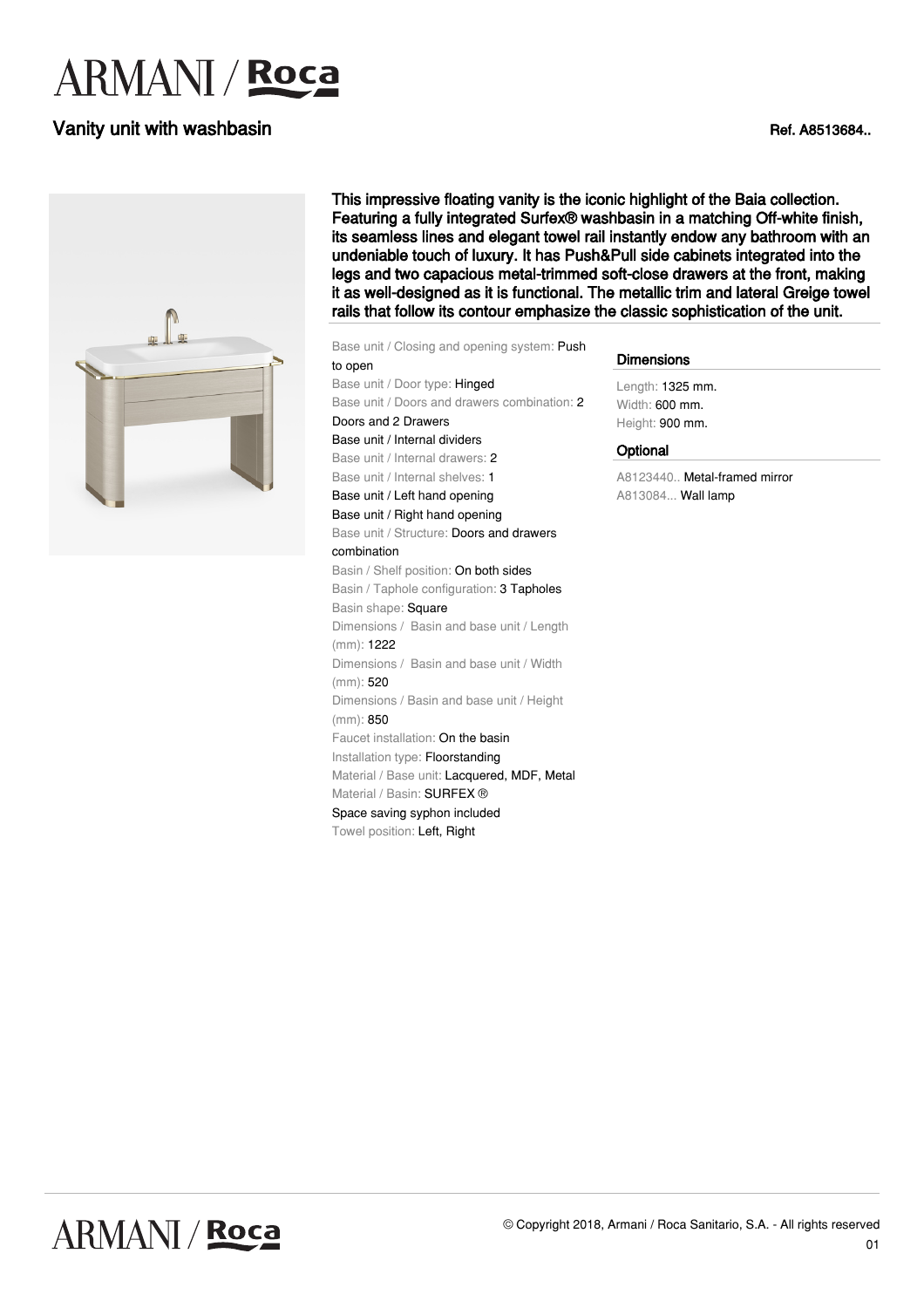

## Vanity unit with washbasin **Vanity 1999** No. 2012 12:30 No. 2013 12:30 No. 2014 12:30 No. 2014 12:30 No. 2014 12:30 No. 2014 12:30 No. 2014 12:30 No. 2014 12:30 No. 2014 12:30 No. 2014 12:30 No. 2014 12:30 No. 2014 12:30 N

#### Technical drawings



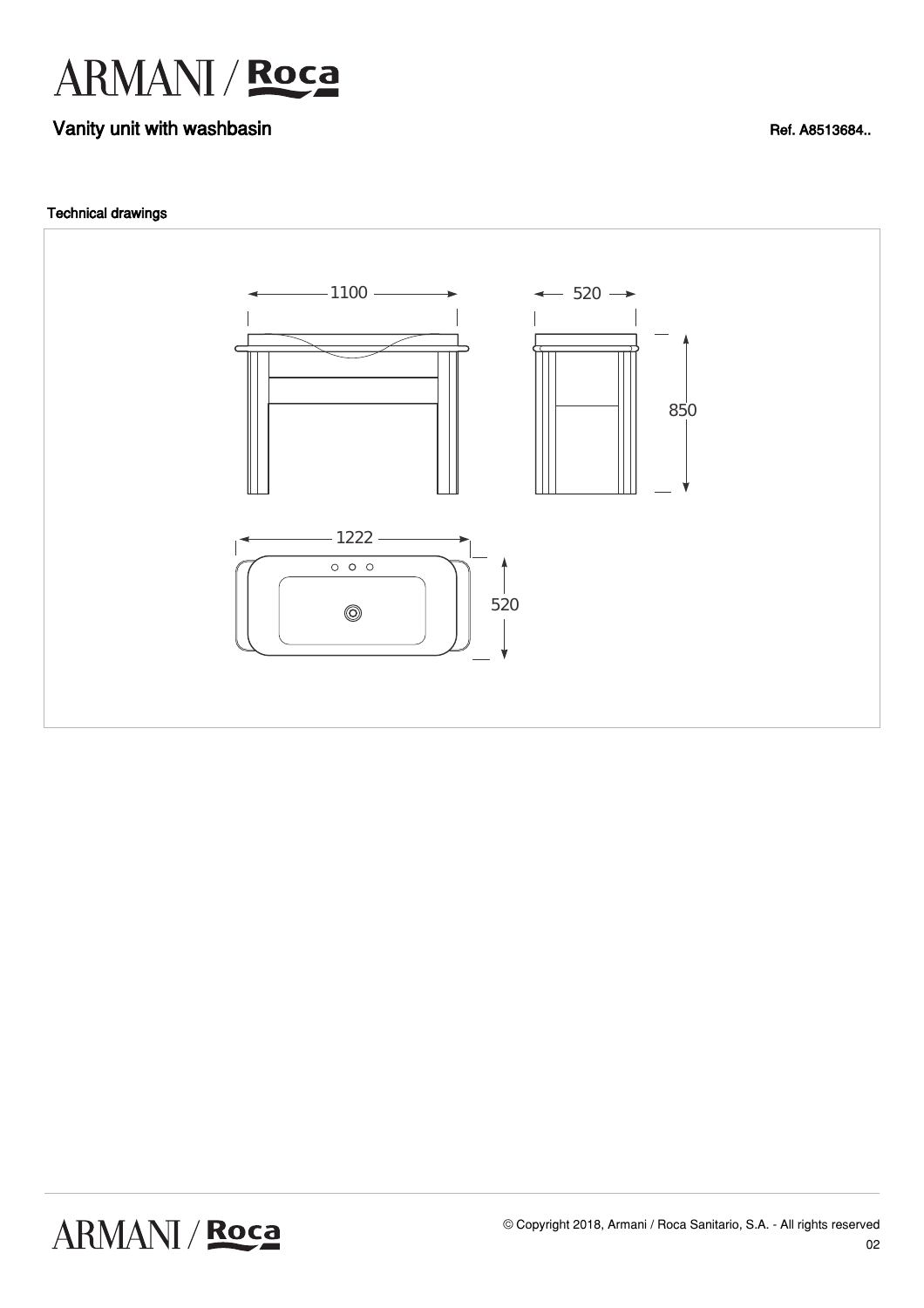

## Vanity unit with washbasin **Vanity 1999** No. 2012 12:30 No. 2013 12:30 No. 2014 12:30 No. 2014 12:30 No. 2014 12:30